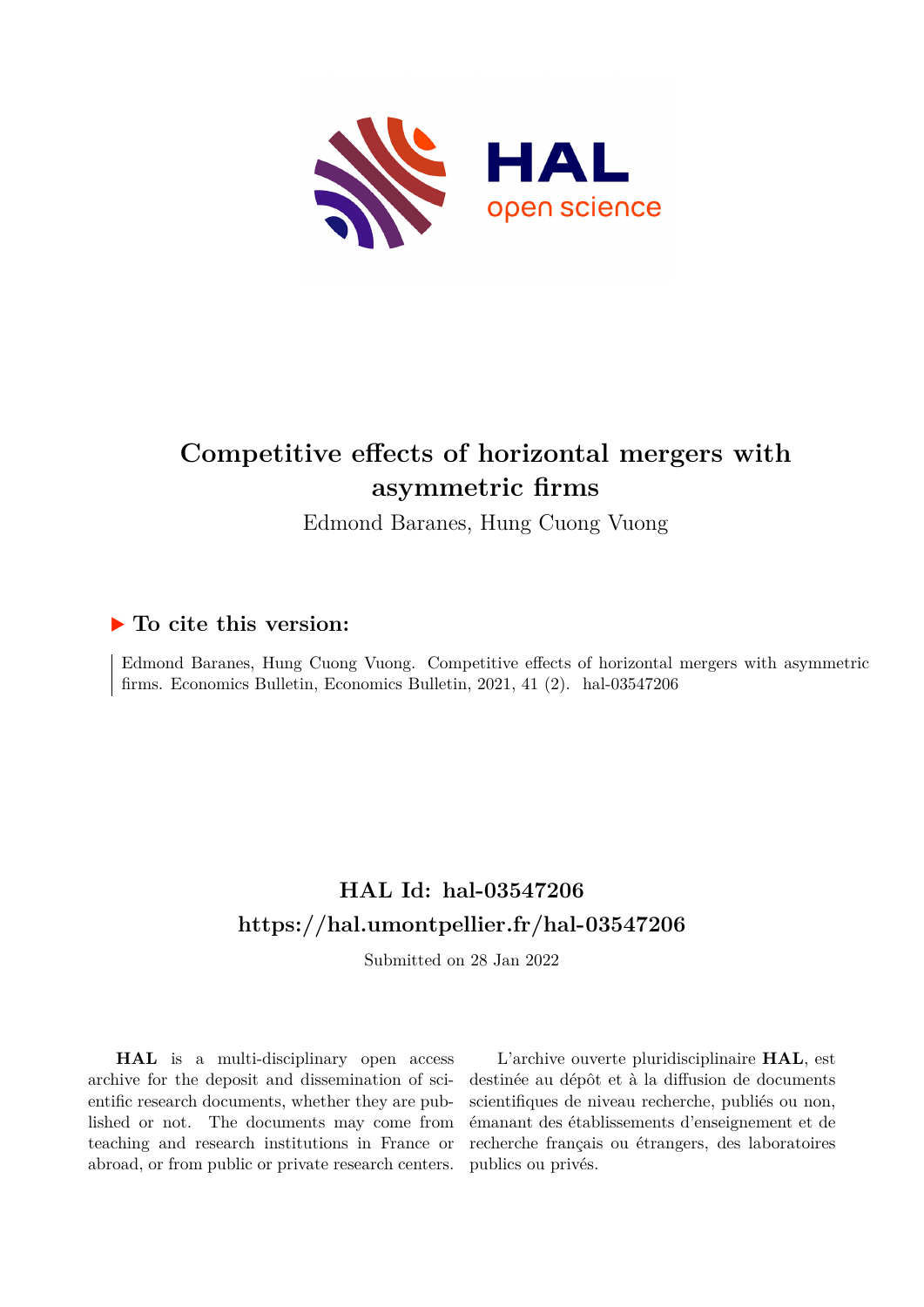**A Economics Bulletin** 

# **Volume 41, Issue 2**

#### Competitive effects of horizontal mergers with asymmetric firms

Cuong Hung Vuong *MRE and LabEx Entreprendre, University of Montpellier MRE and LabEx Entreprendre, University of Montpellier* Edmond Baranes

#### Abstract

This paper aims at investigating the impacts of introducing cost asymmetry in horizontal merger analysis. In the absence of efficiency gains, previous literature states the negative competitive effects of a merger between symmetric firms. We go beyond the literature and show that the result is only likely to hold for a low level of asymmetry. In particular, we build a tractable model with three firms in which one of them has a different cost structure. After merging two symmetrical firms, the outsider always reduces (increases) price (investments), while the insiders choose the opposite strategies. In particular, if the outsider's cost is sufficiently low, the increase in its investment could outweigh the decreases in those of the merged entity, leading to higher total investments post-merger. Similarly, consumer surplus could be improved thanks to the decrease in the outsider's price.

Citation: Cuong Hung Vuong and Edmond Baranes, (2021) "Competitive effects of horizontal mergers with asymmetric firms", *Economics Bulletin*, Vol. 41 No. 2 pp. 734-740.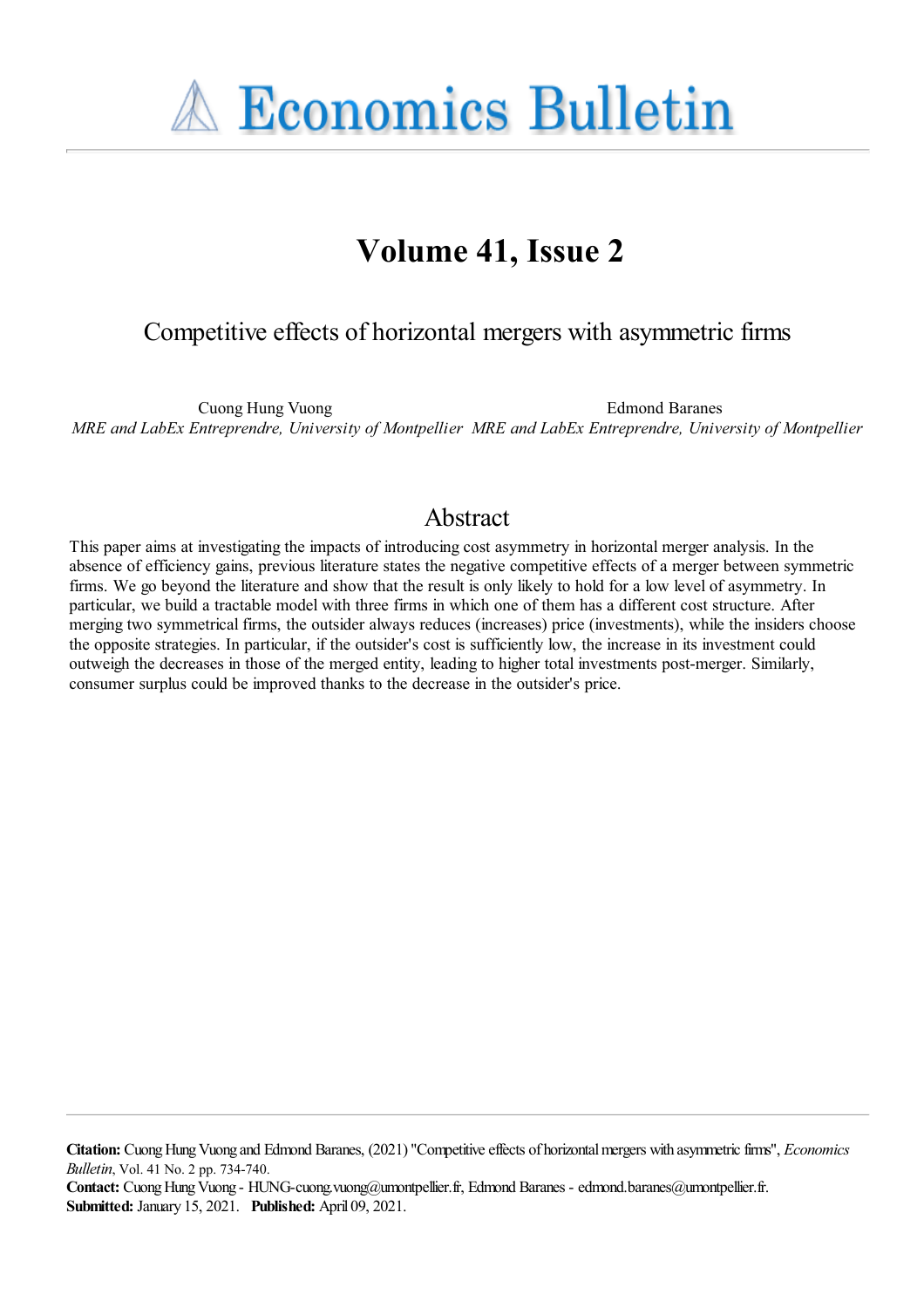### 1. Introduction

The competitive effects of a horizontal merger have been increasingly discussed in Europe<sup>[1](#page--1-0)</sup>. Economists have correctly assessed the impacts by analyzing the behaviors of both insiders or outsiders before and after the merger. One general conclusion is that in the absence of efficiency gains, a merger between two competitors would induce competitive harms for consumers. More precisely, the merger can internalize the externalities by the merging firms leading to higher prices but less innovation. An outsider could respond to the merger by raising its price to match with the increased prices of the insiders due to the effect of strategic price complementarity. On the other hand, the outsider's investment incentive is higher due to the demand expansion effect: investment rewards are greater in a less competitive environment. Thus, if the former effect is stronger, of course, consumers are worse off. Interestingly, if the opposite is true, then the aggregate competitive effects could be still negative if the merger generates no efficiency. The very first and influential model pointing out this result is developed by Motta and Tarantino (2018) (hereinafter MT).

In the fast-moving technology industries such as telecommunications, firms are often asymmetric due to the economics of scale and density, and the so-called first-mover advantages in the liberalization process. Thus, this paper goes beyond the MT's framework and builds a tractable model with triopoly in which one of them can have a different marginal cost. Furthermore, firms could invest in reducing their marginal costs, and thus, ex-post marginal costs depend on both the ex-ante levels and their investments. This paper evaluates the competitive impacts of the merger between the symmetrical firms on the optimal strategies of both inside and outside Örms, the total investments, and consumer surplus. We focus on the case in which the pre- and post-merger equilibrium values and the merger's profitability are positive. Our paper abstracts from synergy effects to focus on the roles of the degree of product substitutability and cost asymmetry.

We obtain several interesting results as follows. First, post-merger the insiders would soften competition (higher prices and lower investments) as stressed in MT. The changes in the insiders' behaviors are constrained by the loss of market share, which is linked to the degree of product substitutability and the outsider's response strategy. Second, the merger could yield consumer benefits when comparing the total investments and consumer surplus pre- and post-merger. In particular, the merger has positive competitive effects if the outsider is sufficiently efficient. This is because the outsider is more aggressive after the merger; whereas the insiders, anticipating the outsider's response, have lower incentives to soften competition. In other words, we could evaluate the range of the market parameters in which the merger impacts on both consumer welfare and total investments are positive. Interestingly, this result could occur when all the three firms are symmetric pre-merger and products are highly substitutable.

Related literature. A strand of recent literature assesses the merger impacts on inno-

<sup>&</sup>lt;sup>1</sup>The traditional issues are related to the increases in market concentration or firm market power after a merger. As clearly described in Denicolo and Polo (2019), the debate following the EC's decision on the Dow and Dupont (COMP/M. 7932) case or the Bayer/Monsanto case (COMP/M. 8084) is mostly about the impact on investments in R&D rather than on the traditional issue of the impact of a merger on prices. This consequently has great implications for the high-technology sector (see Calvano and Polo (2020) and Jullien and Lefouili (2018) for comprehensive recent overviews).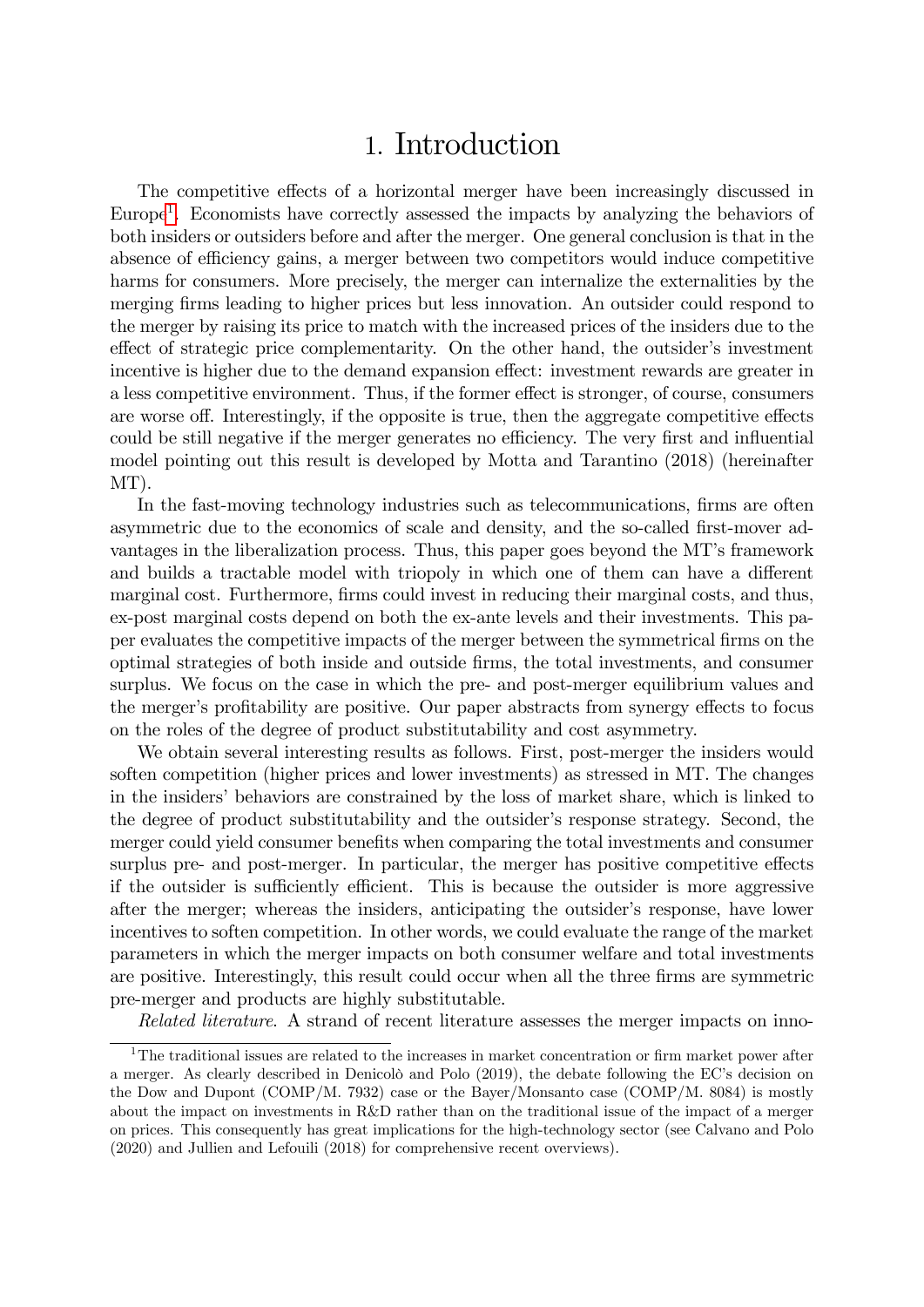vations.<sup>[2](#page--1-1)</sup> As MT, Federico et al.  $(2017, 2018)$  also show the negative merger impacts on innovation because the merged firms can reduce duplication in R&D. Denicolo and Polo (2018 a,b) however argue that the results could be opposite by focusing on analyzing the R&D expenditures and rewards. In our model, the merger is simply considered as a combination of two firms. Thus, post-merger production and investment cost functions are the same as those pre-merger. Then, we could show that if products are highly substitutable and the outsider firm's cost is relatively low, this would limit the ability of the merged entity to raise the price and decrease investment to avoid an important loss of quantity to the outsider. In other words, the MT's results could hold only when the marginal cost of the outsider is relatively high. Additionally, Bourreau and Jullien (2018) analyze the case of duopolistic Örms who can invest in expanding their coverages. In this context, the reward for the firm in a larger area is the monopoly rent. Thus, if the merger is allowed, the single product zone is higher and surpasses the decrease in the multiproduct zone. The authors could prove that both the total coverage and social surplus are higher post-merger. In a more general framework, Bourreau *et al.* (2019) formally set out different effects of a horizontal merger between duopolist, then tested with various applications. They show conditions under which the merger to monopoly could increase investments, for instance, when firms could invest in raising both product quality and differentiation. Indeed, the situation of merger-to-monopoly could simplify various possible interactions between market players after a merger. Furthermore, in our model, the merged entity provides two differentiated products with the same characteristics as those sold in the market pre-merger. Finally, our paper analyzes the optimal investments for cost-reducing. The results indicate that the total investments could be higher when products are highly substitutable and the outsider firm's cost is efficient.

The structure of our paper is organized as follows. Section 2 lays out the baseline model and characterizes the pre-merger equilibrium. We examine the impacts of the horizontal merger by comparing the pre- and post-merger equilibrium values in Section 3. All the proofs and a numerical case are provided in the Appendix.

## 2. The baseline model and pre-merger equilibrium

#### 2.1 The model

We follow the MT's framework with three firms competing  $\dot{a}$  la Bertrand with horizontally differentiated goods. The firms are heterogenous in the marginal costs of production. In particular, we denote the *ex-ante* marginal cost of firm i by  $c_i$ , where  $i = 1, 2, 3$ . To simplify our analysis, we assume that only one firm, which is potentially the outsider post-merger, has a different marginal cost. Thus, we have that  $c_1 = c_2 = c$  and  $c_3 = c - \lambda$ where  $\lambda$  represents the asymmetry level. Additionally,  $\lambda$  can be positive or negative. In the former (latter) case, firm  $3$  is considered as being relatively more (less) efficient.

The firms can simultaneously invest in cost-reducing, and thus the ex-post marginal cost of firm *i* is  $(c_i - \mu_i)$  where  $\mu_i$  denotes the investment level of firm *i*. As MT, we assume that the firm  $i$ 's cost associated with this investment is independent of the quantity, that is,  $\Gamma_i = \frac{\mu_i^2}{2}$ . Without loss of generality, we simply assume that other fixed costs are zero.

 $2A$  traditional approach to merger impacts on innovations is based on analysis of quantity competition with homogenous goods (see Salant *et al.*, (1983) for the analysis).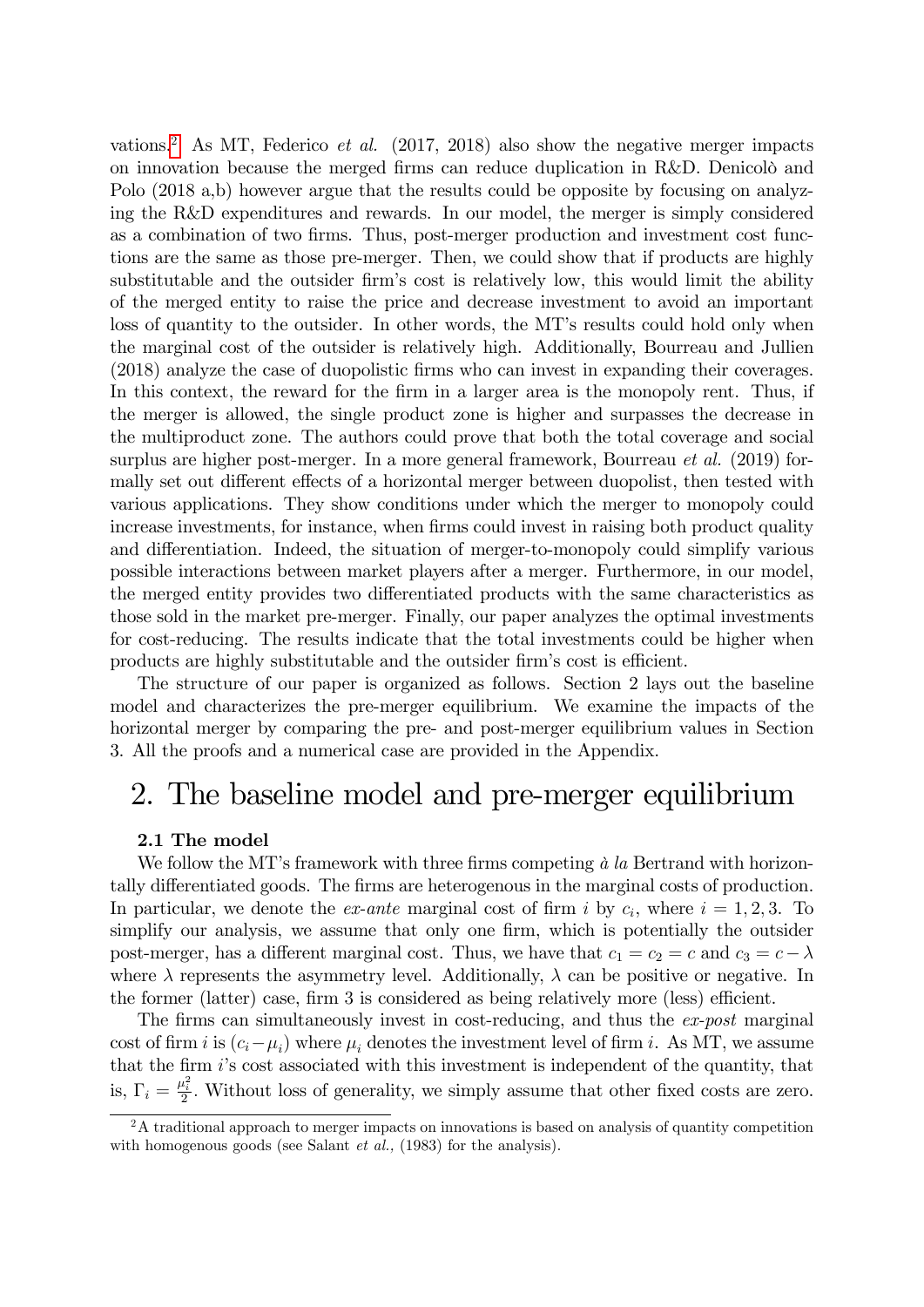On the demand side, we adopt the linear demand model of Singh and Vives (1984). The utility of a representative consumer is

$$
U(q,m) = \sum_{i=1}^{3} q_i - \frac{1}{2} \left( \sum_{i=1}^{3} q_i^2 + 2\gamma \sum_{i=1}^{3} \sum_{k>i}^{3} q_i q_k \right) + m \tag{1}
$$

where  $q = (q_1, q_2, q_3)$  is the vector of quantities, m is the numeraire good, and  $\gamma$  measures the degree of substitutability between goods. We aim at analyzing equilibrium with the following properties: (1) Both pre- and post-merger equilibrium values are positive; (2)  $Ex$ -post marginal costs are positive; (3) Merger is profitable. Thus, we assume:

**Assumption A1:**  $\gamma$  < 0.478. This condition is to ensure that the considered merger to be profitable in the absence of efficiency gain<sup>[3](#page--1-2)</sup>. **Assumption A2**:  $\frac{1}{2} < c < 1$ . Intuitively, the upper bound of  $c$  is useful to establish a positive demand in equilibrium, regardless of the investment level. In addition, because Örms could invest in reducing the marginal costs, we will want the ex-ante marginal cost to be sufficiently large. Assumption A3:  $\lambda < \lambda = \min(\lambda_1, \lambda_2)$  where  $\lambda_1$  and  $\lambda_2$  are positive<sup>[4](#page--1-3)</sup>, and depend on the values of c and  $\gamma$ . Indeed, assumptions A2 and A3 are necessary to ensure the ex-post marginal costs are positive, that is,  $c_i - \mu_i > 0$ .

From [\(1\)](#page--1-4), the net utility is simply as the following:

$$
V = U(q, m) - \sum_{i=1}^{3} p_i q_i
$$
 (2)

The consumer maximization problem in  $(2)$  yields the following demand for firm i:

$$
q_i(P) = \frac{-(\gamma + 1)p_i + \gamma(p_j + p_k)}{(1 - \gamma)(2\gamma + 1)} + \frac{1}{2\gamma + 1}
$$
(3)

where  $i \neq j \neq k = 1, 2, 3$  and P is the price vector  $(p_1, p_2, p_3)$ . We observe from the demand function specified in  $(3)$  that, a firm is demand is decreasing in its price, but increasing in the competitors' prices. These impacts are amplified by the degree of substitutability  $(i.e., \gamma)$ . This demand function is applied for both pre- and post-merger cases because the merger does not lead to any product elimination in our model.

#### 2.2 The pre-merger equilibrium

Each firm chooses simultaneously its price (that is,  $p_i$ ) and investment (that is,  $\mu_i$ ) as assumed in the MT's model. In other words, firms choose prices before observing the other firms' investments. In particular, the profit maximization problem of firm  $i$  is

$$
\max_{p_i, \mu_i} \ \pi_i(p_i, \mu_i) = [p_i - (c_i - \mu_i)] \, q_i(P) - \Gamma_i \tag{4}
$$

Assuming for an interior solution, the first-order conditions (FOCs) for the optimal price and investment decisions of firm  $i$  are:

$$
\frac{\partial \pi_i(p_i, \mu_i)}{\partial p_i} = q_i(p) + [p_i - (c_i - \mu_i)] \frac{\partial q_i(P)}{\partial p_i} = 0 \tag{5}
$$

<sup>&</sup>lt;sup>3</sup>We will show that insiders will raise prices after the merger. Consequently, if the degree of substitutability is sufficiently low, this does not lead to a significant loss of quantity. Thus, the merger could be profitable in this model.

<sup>&</sup>lt;sup>4</sup>We show the mathematical formulas and plot  $\hat{a}$  in the Appendix.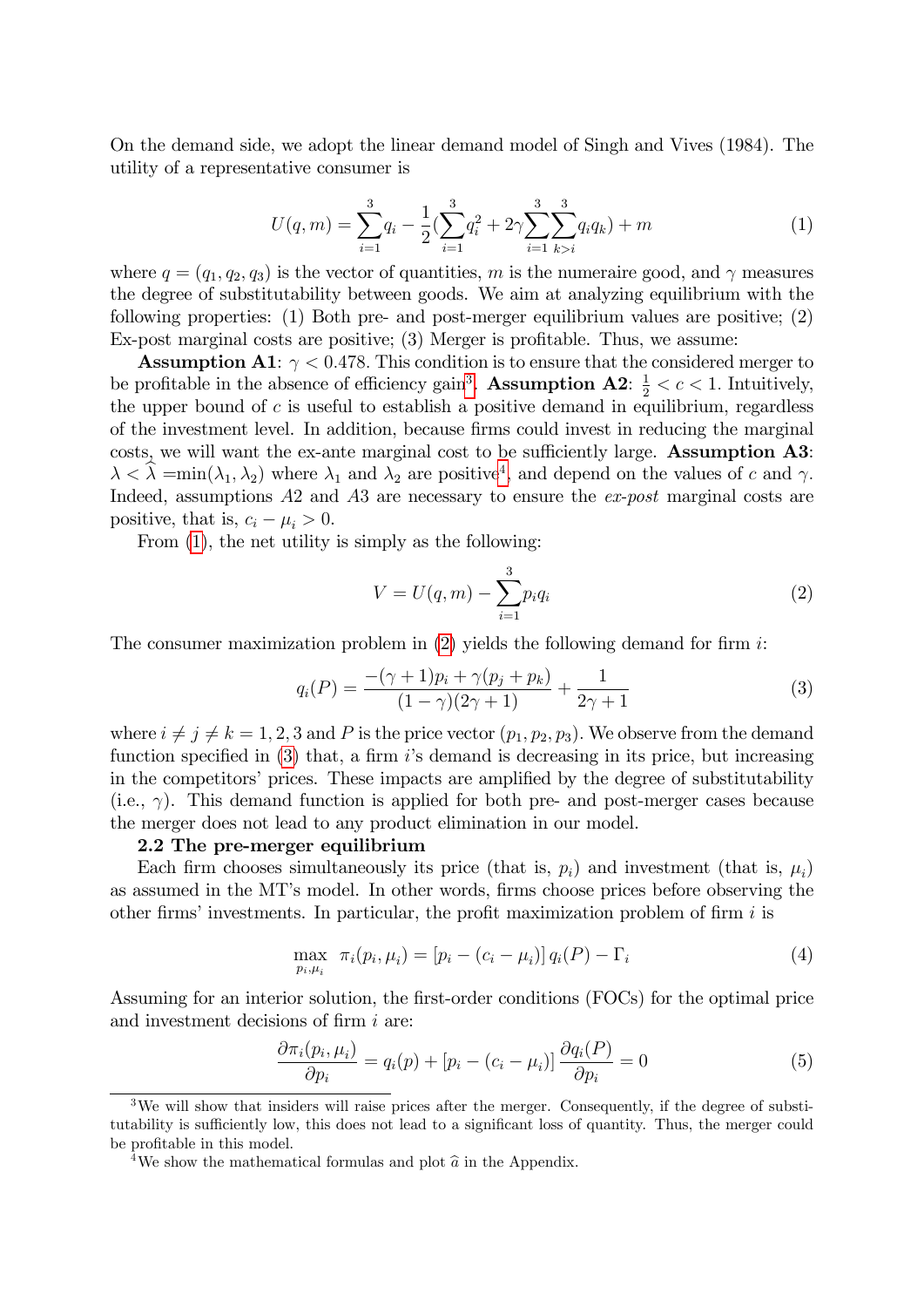$$
\frac{\partial \pi_i(p_i, \mu_i)}{\partial \mu_i} = q_i(P) - \frac{\partial \Gamma_i}{\partial \mu_i} = 0 \tag{6}
$$

where  $\frac{\partial q_i(P)}{\partial p_i}$  and  $\frac{\partial \Gamma_i}{\partial \mu_i}$  denote the first-order partial derivatives of  $q_i(P)$  and  $\Gamma_i$  with respect to  $p_i$  and  $\mu_i$ , respectively. It can be seen in [\(6\)](#page--1-7) that the firm i's marginal benefit of investment is equal to the demand for product i. Put it differently, firm i has higher investment incentive if the demand for product i is higher. Then, replacing  $q_i(P)$  from [\(3\)](#page--1-6) into [\(5\)](#page--1-8) and [\(6\)](#page--1-7), we obtain the best responses of prices and investments:

$$
p_i = \frac{c_i - \mu_i}{2} + \frac{\gamma(p_j + p_k) - \gamma + 1}{2(\gamma + 1)}
$$
(7)

$$
\mu_i = \frac{- (\gamma + 1)p_i + \gamma (p_j + p_k) - \gamma + 1}{(1 - \gamma)(2\gamma + 1)}\tag{8}
$$

There are two remarks regarding the firms' optimal decisions from  $(7)$  and  $(8)$ . Firstly, the firm is price is proportional to its ex-post marginal cost, and thus a higher ex-ante marginal cost or lower investment level would lead to a higher price. In turn, the high price reducing the firm's demand implies lower investment incentives. In other words, the firm  $i$ 's investment and price are negatively linked. Interestingly, the ex-ante marginal cost  $c_i$  only appears in [\(7\)](#page--1-9). This means that, *ceteris paribus*, firm i would set a higher price, and thus lower investment, for a higher value of  $c_i$ . Secondly, the competitors' prices affect positively both the price and investment of firm  $i$ . The former effect is the standard result of price strategic complementarity because the Örms compete in prices in this paper. The latter effect is emerged from  $(6)$ : when the competitors' prices are higher, the demand for product  $i$  is higher, leading to the higher marginal benefit of the investment.

Solving simultaneously the system indicated in  $(7)$  and  $(8)$  for three firms, we obtain the equilibrium price and investment levels pre-merger, subscripted with  $E$ ". We summarize the results in the following proposition.

Proposition 1 There exists pre-merger equilibrium under assumptions A1-3. In particu $lar, if firm 3 is relatively more efficient, it would choose a lower price but higher investment$ relative to those set by the symmetric firms, and vice versa, that is:

$$
\left\{ \begin{array}{l} p_1^E = p_2^E > p_3^E \text{ and } \mu_1^E = \mu_2^E < \mu_3^E \text{ if } \lambda > 0 \\ p_1^E = p_2^E < p_3^E \text{ and } \mu_1^E = \mu_2^E > \mu_3^E \text{ if } \lambda < 0 \end{array} \right.
$$
 **Proof.** See the Appendix.

Proposition [1](#page--1-11) states the asymmetric market structure pre-merger when one firm has a different cost. As previously argued, when firm 3 has a relatively lower  $ex\text{-}ante$  marginal cost, that is,  $\lambda > 0$ , it could relatively set a lower price and thereby capturing a higher market share. Consequently, a higher market share implies that firm 3 would increase its investment, to reduce marginal cost, and so on. Thus, in equilibrium, the price of firm 3 is lower, whereas its investment is higher compared to those of firm 1 and firm 2. The higher is the value of  $\lambda$ , the greater are the differences in the prices and investments between the asymmetric firms, that is, firm 3 and firm 1 (or firm 2). The contrasting results occur when  $\lambda < 0$ .

Furthermore, our comparative statics show that if  $\lambda > 0$ , the differences in the asymmetric firms' prices (i.e.,  $p_3^E - p_1^E$ ) and investments (i.e.,  $\mu_3^E - \mu_1^E$ ) are more significant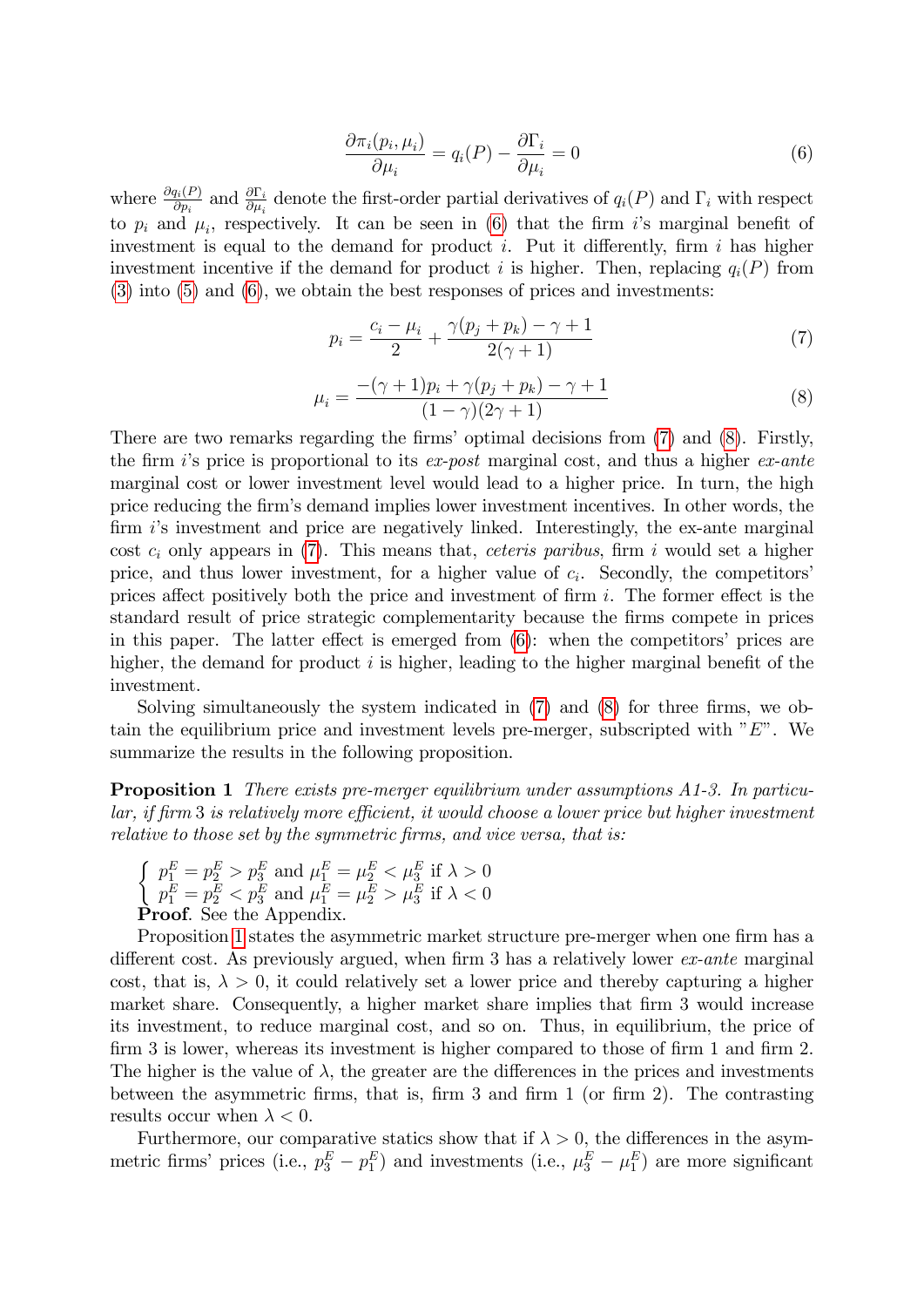for a higher degree of product substitutability (i.e.,  $\gamma$ ), that is,  $\frac{\partial (p_1^E - p_3^E)}{\partial \gamma} > (<)0$  and  $\frac{\partial(\mu_3^E - \mu_1^E)}{\partial \gamma} > (\langle 0, 0 \rangle)$  if  $\lambda > (\langle 0, 0, 0 \rangle)$ . Intuitively, when  $\gamma$  increases, the firms will want to set lower prices because the products are more comparable from a consumer's viewpoint. This result indicates that if firm 3 is more efficient, its strategy would be more aggressive than that of firm 1 (or firm 2) when products are more substitutable. Next, it is straightforward to compute the total investments, denoted as  $TC^E$  where:

$$
TC^E = \sum_{i=1}^{3} \Gamma_i^E \tag{9}
$$

By replacing the equilibrium prices and investment into [\(2\)](#page--1-5), we can compute consumer surplus, denoted as  $CS^E$ . To this end, we can compute the equilibrium firms' profits, and denoted by  $\pi_i^E$  for firm *i*. We can verify that both  $CS^E$  and  $\pi_i^E$  are positive under the assumptions. In the next section, we will check for the rationality constraint, that is, the profitability of the merger.

## 3. The competitive impacts of the merger

To shed light on the impacts of introducing the asymmetry in horizontal merger analysis, we consider the most simple case in which the symmetric Örms are combined to compete against firm 3. Assuming that no efficiency gains are generated post-merger. Post-merger, the merged entity offers two differentiated products. We assume that firms are not able to invest in changing product differentiation, as considered in Bourreau et  $al.$  (2019). Thus, the profit function of the merged entity is simply as follows:

$$
\pi_{12}(p_1, p_2, \mu_1, \mu_2) = [p_1 - (c_1 - \mu_1)] q_1(p) + [p_2 - (c_2 - \mu_2)] q_2(p) - \Gamma_1 - \Gamma_2 \tag{10}
$$

The profit function of firm  $3$  is still given in  $(4)$ . This implies that firm  $3$  will only change its behaviors depending on how the insider firms would depart from the premerger equilibrium. In turn, the merged entity must account for the strategic reaction of the outside Örm when it sets prices and investments. In particular, the FOC for the optimal pricing decisions of the merged entity is

$$
\frac{\partial \pi_{12}}{\partial p_i} = q_i(p) + [p_i - (c_i - \mu_i)] \frac{\partial q_i(p)}{\partial p_i} + [p_j - (c_i - \mu_j)] \frac{\partial q_j(p)}{\partial p_i} = 0 \tag{11}
$$

where  $i \neq j = 1, 2$ .

The FOC for the optimal investment is the same as given in [\(6\)](#page--1-7). Of note, because products are imperfect substitutes, the last term in [\(11\)](#page--1-13) is positive, that is,  $\frac{\partial q_j(p)}{\partial p_i} > 0$ . Thus, by comparing [\(11\)](#page--1-13) and [\(5\)](#page--1-8), *ceteris paribus*, the insiders have an incentive to raise their prices and decrease innovations. This is referred to as the coordination effect in the literature. Higher post-merger prices would reduce the merged entity's investment incentives. In other words, an insider would have to internalize the impacts of its price and investment on the partner's profit. Certainly, the behavior of the merged entity would account for the outsider's responses to the merger.

Now, we solve simultaneously the FOCs of the firms' profit maximizations. The equilibrium prices and investments post-merger are subscripted with " $M$ ". We can then compare the pre- and post-merger levels, and obtain: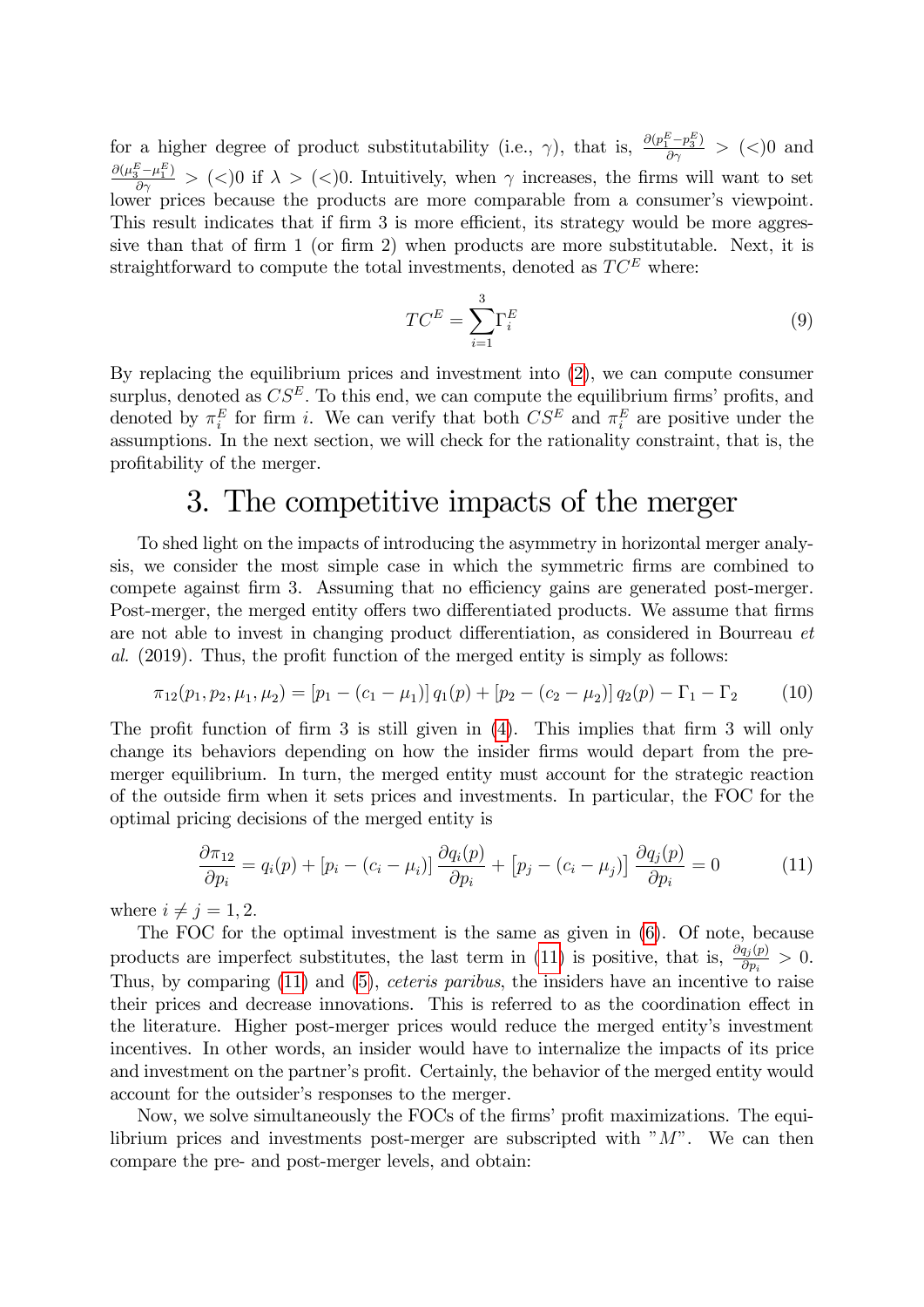**Proposition 2** Post-merger, the insiders' prices (respectively, investments) are higher (respectively, lower), whereas the outsider optimally sets a lower price, but higher investment, that is:

 $\int p_i^M > p_i^E$  and  $\mu_i^M < \mu_i^E$  where  $i = 1, 2$  $\begin{cases} p_3^M < p_3^E \text{ and } \mu_3^M > \mu_3^E \ \textbf{Proof.} \text{ See the Appendix.} \end{cases}$ 

After the merger, the insiders will want to soften competition between them through adjusting prices and investments. More precisely, the merger would provide the symmetric firms an incentive to raise their prices to reduce negative effects on each other, as indicated in [\(11\)](#page--1-13). Furthermore, the higher are the prices, ceteris paribus, the lower are the quantities. This leads to lower gains from investments and thereby reducing the insiders' incentives to invest in cost-reducing. In other words, the merger would result in higher prices, but lower investments of the insiders, that is,  $p_i^M > p_i^E$  and  $\mu_i^M < \mu_i^E$ .

We can explicitly analyze the responses of the outsider who has a different cost structure. Post-merger, the insiders and the outsider set prices and investments differently. More precisely, firm 3 profitably reduces its price but increases investment regardless of whether it is relatively more or less efficient (i.e., the value of  $a$  is positive or negative). Indeed, the insiders' higher prices provide the outsider an incentive to raise both the price and investment, as discussed previously. Proposition [2](#page--1-14) indicates that the latter dominates the former effect, that is,  $p_3^M < p_3^E$  and  $\mu_3^M > \mu_3^E$ .

Furthermore, the changes in the firms' prices and investments crucially depend on the degree of product substitutability and the cost asymmetry. More precisely, our comparative statics show that the lower level of the outsider's cost (that is,  $\lambda$  is higher), the higher the changes in its price and investment (that is,  $\frac{\partial (p_3^E - p_3^M)}{\partial \lambda} > 0$  and  $\frac{\partial (\mu_3^M - \mu_3^E)}{\partial \lambda} > 0$ ). On the contrary, the insiders could only raise their prices slightly in this case (that is,  $\frac{\partial (p_i^M - p_i^E)}{\partial \lambda} < 0$  and  $\frac{\partial (\mu_i^E - \mu_i^M)}{\partial \lambda} < 0$  where  $i = 1, 2$ ). Intuitively, if the asymmetry is high, the insiders are less able to raise the prices to avoid an important loss of the quantity, whereas the outsider has an incentive to significantly reduce its price. Similar phenomenons occur in the case of the high degree of substitutability, that is, a high value of  $\gamma$ . In short, the changes in the competitive behaviors of the outsider (insiders) after the merger are relatively more (less) significant when products are highly substitutable, and the outsider's cost is lower.

Next, we compute the firms' profits post-merger which we denote by  $\pi_i^M$ . The merger is profitable, that is,  $\pi_{12}^M - 2\pi_1^E > 0$ , when the degree of substitutability is sufficiently low, as indicated in assumption A1. Intuitively, when the products are close substitutes, an increase in the insiders' prices due to the coordination effect would imply a great loss of market share to the outsider. In other words, the merger could only be profitable when the decrease in the insiders' quantities is not significant, i.e., when the products are low substitutes. Put differently, when products are highly substitutable, the impacts of increased prices could not be compensated by the decreased quantities regarding the merged firms' profitability. It is straightforward to evaluate the merger impacts on the total investments and consumer surplus by comparing the pre- and post-merger levels. In particular, we let  $TC^M$  and  $CS^M$  denote respectively the total investment and consumer surplus post-merger. The merger effects on the investment and consumer surplus are represented by  $\Delta TC = TC^M - TC^E$  and  $\Delta CS = CS^M - CS^E$ , respectively. Specifically,